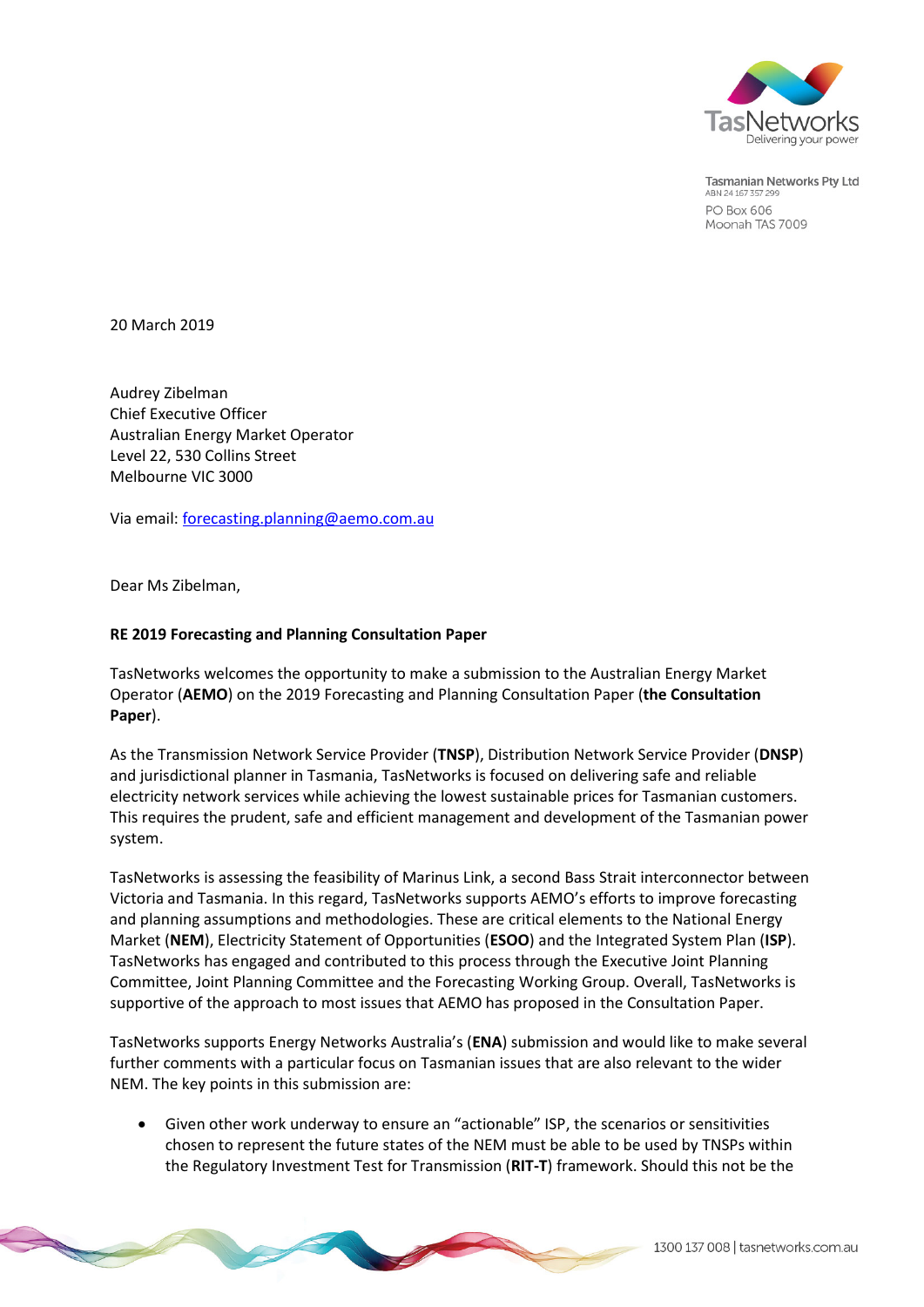case, a perverse outcome could potentially result, whereby major augmentations recommended by the ISP may not pass the RIT-T. Inclusion of additional sensitivities may be a way to circumvent this outcome.

- The potential for the reduction of power system inertia and fault level (also known as "system strength"), as large synchronous generating units are replaced by variable renewable generation, has been widely acknowledged and witnessed. In this respect, TasNetworks encourages AEMO to modify its detailed long term (**DLT**) model to include some representation of minimum fault levels and inertia requirements which will lead to capturing the appropriate mitigation cost in the optimisation process.
- TasNetworks considers priority should be given to understanding the longer term impact of climate change on hydro inflows, wind speed and solar irradiation. Long term average changes in these weather variables will impact upon the effective capacity factors of renewable generation technologies. This has the potential to alter optimal economic outcomes as the NEM transitions to a renewables-based power system.

TasNetworks responses to individual questions are provided below and we welcome the opportunity to discuss this submission further with you. Should you have any questions, please contact Tim Astley, Team Leader NEM Strategy and Compliance, via email [\(tim.astley@tasnetworks.com.au\)](mailto:tim.astley@tasnetworks.com.au) or by phone on (03) 6271 6151.

Yours sincerely,

Chantal Hopwood Leader Regulation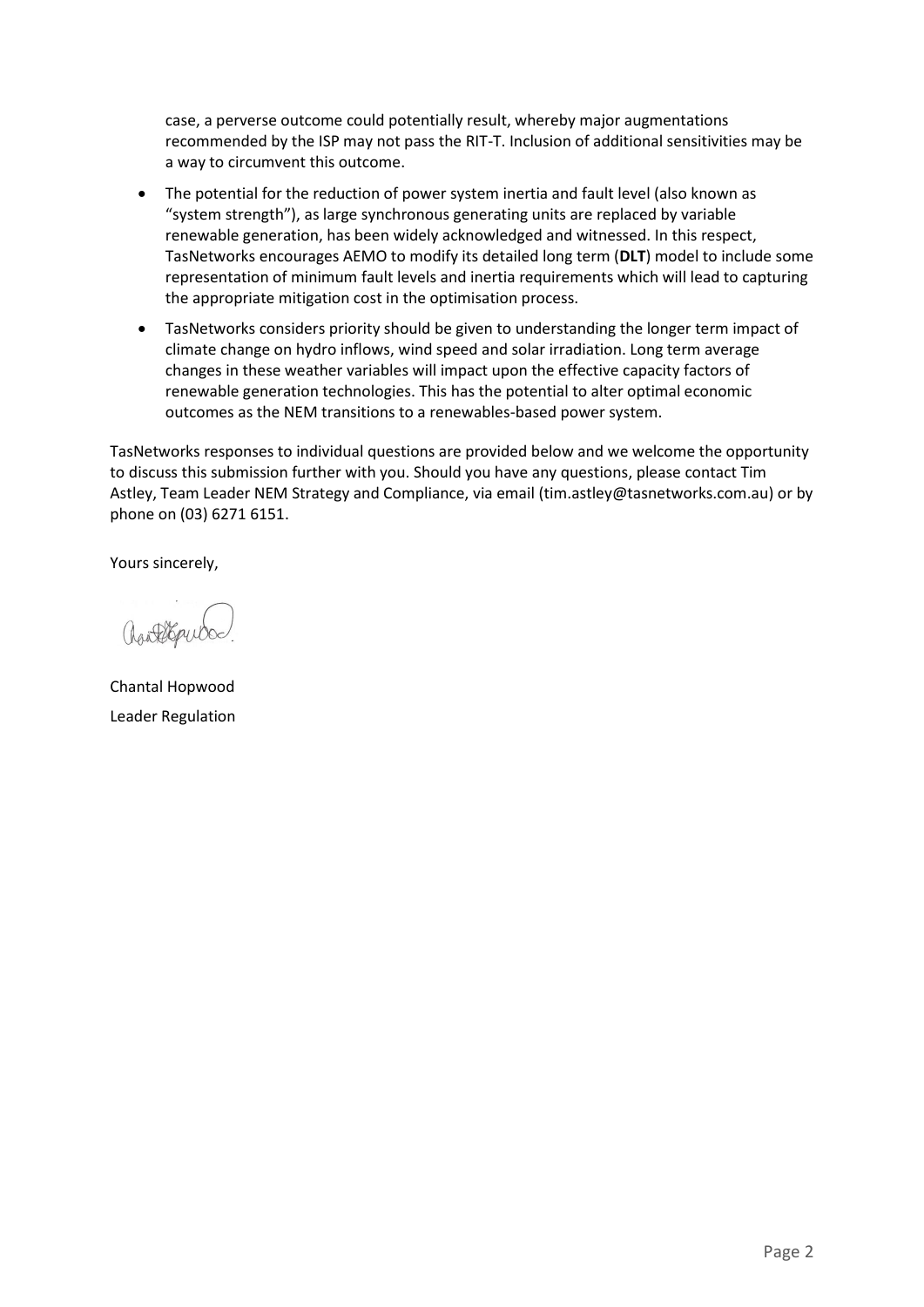### **Q1. How could AEMO further improve stakeholder engagement and confidence in the results of the 2019-20 ISP and 2019 ESOO?**

### General comments

TasNetworks notes and supports the increased transparency with which AEMO is undertaking the 2019 ESOO and ISP. We appreciate that AEMO officers have spent time responding to TasNetworks' specific queries regarding technical material in the 2019 Input and Assumptions Workbook.

TasNetworks supports AEMO's intention to form a Customer Engagement Panel to represent customers' views in respect of forecasting and planning issues. We note that a number of industry related entities now include such customer representative panels. AEMO may wish to draw on the membership of such panels, or even dovetail with an existing established customer panel, rather than forming a new panel.

TasNetworks also supports AEMO's intention to publish and seek feedback on a draft ISP prior to the final publication of the 2019-20 ISP.

## Stakeholder engagement for the purposes of developing forecasting input data and modelling methodology

It is essential that ISP and ESOO input data has been subject to an appropriate level of consultation and scrutiny during development. The industry-wide desire for an actionable ISP, which must by implication be highly robust, necessitates that ISP input data and modelling should not be subject to later dispute.

The input data (or subsets thereof) and model will be used by other parties undertaking electricity industry development modelling. This includes RIT-T modelling. The use of the data and model by other stakeholders is an economically efficient outcome, as the costs and effort expended by AEMO in developing the data set will be avoided by many other parties. Other stakeholders who choose to use AEMO's data set and model must have confidence that the data and model are accurate and will withstand scrutiny.

Given these factors, TasNetworks considers the level of consultation being undertaken by AEMO is:

- (i) appropriate at present; and
- (ii) should be seen as the norm in future, as further data and model improvement occurs.

TasNetworks notes that much of the ISP/ESOO input data requires specialist expertise to create and critique – indeed two industry experts may have contrary opinions – and the need for transparency in the data and model development process is paramount.

TasNetworks acknowledges that while it would be ideal to have all data sources and modelling methodologies fully documented, in practise this is not practical due to:

- the resource effort that would be required to fully document all data and methodologies; and
- some data items may be supplied to AEMO in commercial confidence.

We find AEMO's approach of dealing with specific queries concerning modelling methodology and data, i.e. on a one-on-one basis, to be generally acceptable. We suggest an enhancement to the existing informal one-on-one discussion process, whereby if such discussions reveal that published documentation about specific aspects of modelling or input data derivation is lacking, AEMO adopts the approach of publishing a short technical paper addressing the issue in question. A central repository of such papers on the forecasting and planning section of AEMO's website would a valuable information source.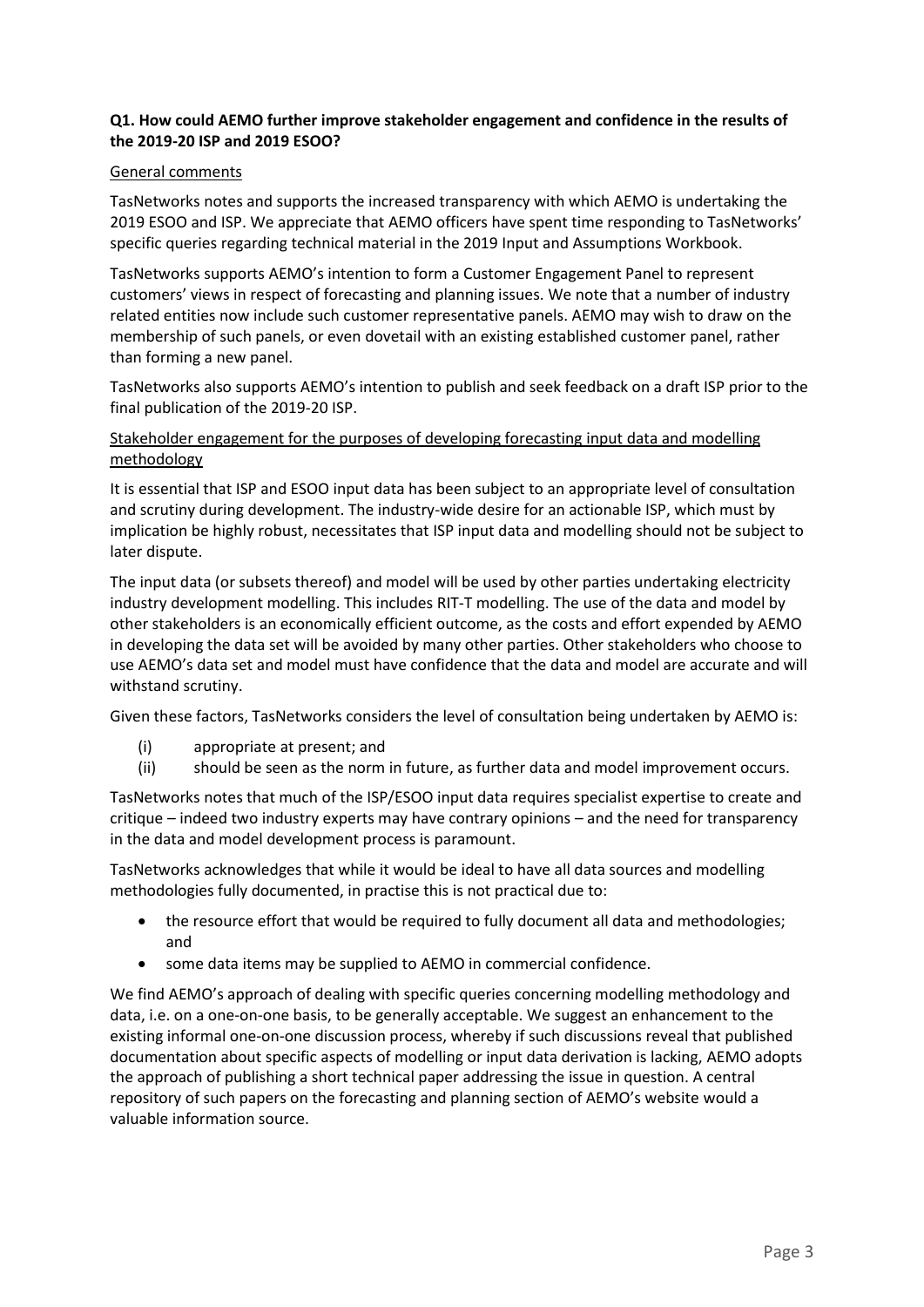### Publication of Detailed Long-Term Model

TasNetworks has downloaded and examined the PLEXOS files for the DLT model, which AEMO made available on its web site following the publication of the 2018 ISP. We have found the ability to examine the actual model implementation was valuable to our understanding. We encourage AEMO to continue to make available the PLEXOS model files with future ISPs.

**Q2. Do you agree that the proposed scenarios outlined in this section provide plausible and internally consistent future worlds for use in planning and forecasting publications? Do they provide sufficient stretch for forecasting and planning purposes? How could they be improved?**

Internal consistency of scenarios versus stretch for planning purposes

TasNetworks agrees with the general concepts of the Fast Change, Neutral, and Slow Change scenarios. We do, however, have some concerns in relation to the internal consistency of the Fast Change scenario.

We understand the Fast Change scenario represents the combination of strong economic growth coupled with a concerted effort to decarbonise Australia's electricity sector. The scenario inputs have been chosen to drive a rapid transition to centralised variable renewables based generation. In the process, this will stress-test the capability of state transmission networks, interconnectors and centralised renewable generation development opportunities.

The proposed selection of variables for this scenario includes a deliberate choice of a lower proportion of Distributed Energy Resource (**DER**) uptake compared with other scenarios. TasNetworks understands the reason for this, being a lower DER uptake rate will increase the requirement for centralised renewable generation, thus stretching the boundaries of transmission and interconnector limits and centralised renewable generation development requirements.

However, we are concerned that the low DER uptake assumption is inconsistent with considerable industry commentary highlighting increasing role of DER (which in this context includes demand side participation (**DSP**)) and customer engagement in the future electricity network. In particular, an inherent feature of strong economic growth is the increased scope for entrepreneurial activity. The possibility of start-up enterprises to capitalise on technological advances and relatively easy access to seed funding to deliver new DER products is arguably increased, rather than reduced under such conditions. While we recognise AEMO's reasons for taking a contrary position, TasNetworks considers it more plausible that the Fast Change scenario would include a higher proportion of DER than in the Neutral or Slow Change scenarios.

From the perspective of the ISP, as a study that explores future NEM development outcomes, this contradiction is not problematic. The difficulty arises in that such a scenario would be open to challenge if a TNSP was to include it in a RIT-T. It is TasNetworks view that, due to the internal inconsistency, such a scenario could not be used.

Given the industry wide desire to have an "actionable" ISP, it is essential that network development outcomes recommended in the ISP would be reasonably expected to pass a RIT-T. We acknowledge AEMO's reasons for formulating the Fast Change scenario as proposed, and we are not suggesting the scenario should be changed. We do, however, recommend that an additional sensitivity be conducted which includes the combined effects of strong economic growth, a desire to reduce emissions, and high DER uptake. This will be more informative from the perspective of a likely RIT-T outcome.

A similar argument can also be made in respect of the High DER scenario, in which inputs are chosen to drive a high DER uptake coupled with a low rate of large-scale renewable generation development. Again, TasNetworks acknowledges AEMO's reasons for choosing this scenario and we acknowledge it is informative, but we question whether the scenario could be used in a RIT-T.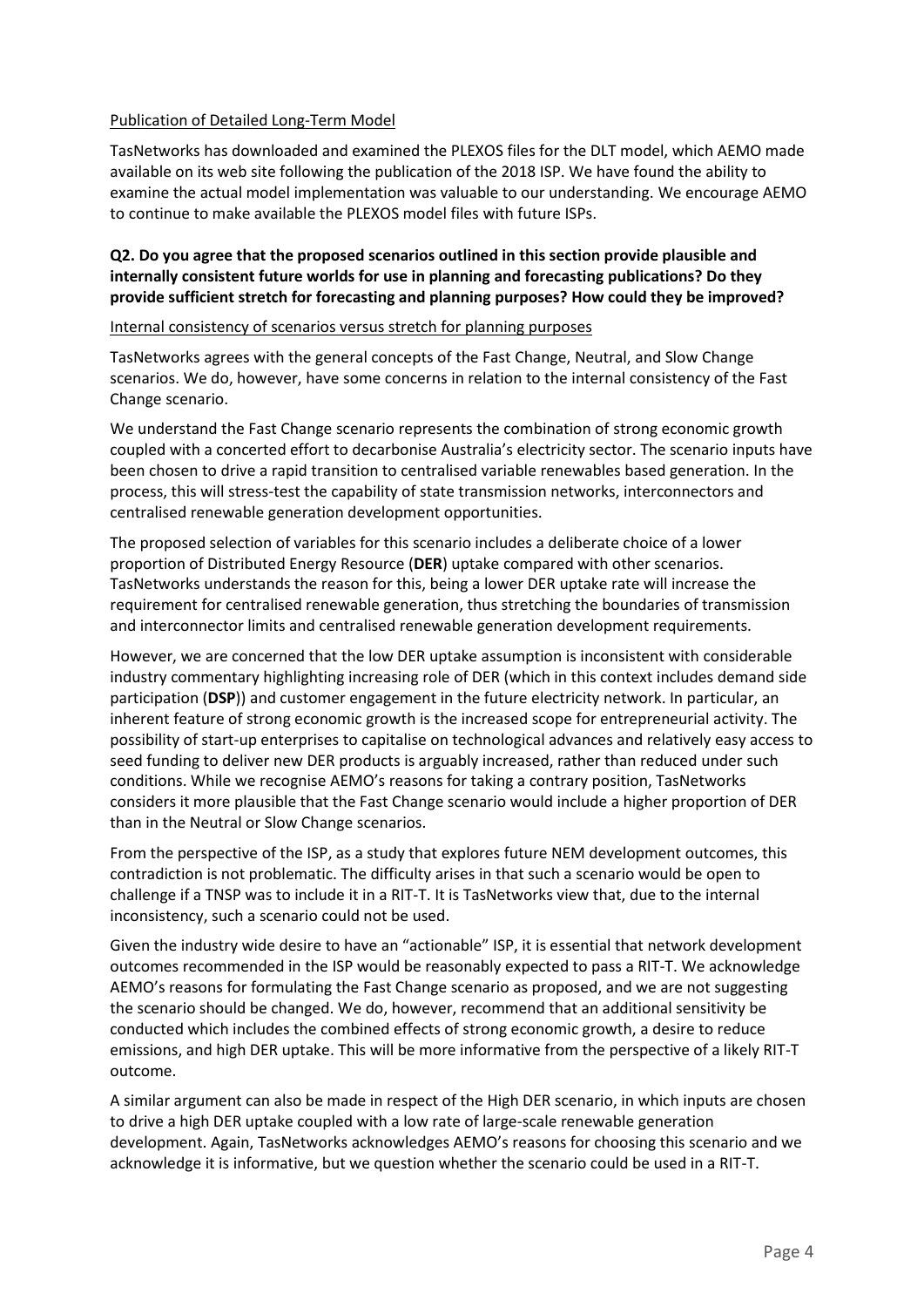## **Q3. What additional sensitivities should be explored in the 2019-20 ISP or 2019 ESOO, that could materially impact power system planning?**

### Fast Change (including DER)

As discussed above, TasNetworks considers it necessary to include a sensitivity which includes the combined effects of the input variables in the Fast Change scenario, with the inclusion of increased DER uptake.

### Treatment of Snowy 2.0

TasNetworks' Marinus Link studies have indicated that the presence or absence of Snowy 2.0 will have a significant bearing on the future development of the NEM<sup>1</sup>. At the time of writing it is not clear whether AEMO will include or exclude Snowy 2.0 in its core scenarios, although the 2019 Planning and Forecasting Consultation Paper asserts:

*Larger and more detailed schemes, such as Snowy 2.0 or Battery of the Nation, will be considered in the modelling explicitly based on predetermined sensitivities to the core scenarios, if they do not meet AEMO's commitment criteria before modelling commences for the various forecasting and planning publications.*

TasNetworks is uncertain whether "AEMO's commitment criteria" differ from the commitment criteria applicable to the RIT-T, being a *committed project* or an *anticipated project<sup>2</sup>.* Should Snowy 2.0 meet the RIT-T definition of *anticipated project* by the time modelling commences, then the inclusion of this project in ISP core scenarios will be self-evident.

If Snowy 2.0 does not meet the requirements of an *anticipated project* but the project still appears plausible, then sensitivity studies with and without the presence of Snowy 2.0 should be undertaken to provide an informative view of NEM developments should either outcome eventuate.

#### National emissions reduction targets

TasNetworks acknowledges AEMO's intended approach in regards to emissions reduction targets which proposes that:

- A NEM-wide emissions reduction policy other than LRET will not be modelled; and
- Legislated state-based emissions reduction targets and DER policies will be included in the model.

AEMO's proposed approach is to examine emissions reduction as a model output, given the uncertainty that currently surrounds national emissions policy. We note the increased model detail, such as the inclusion of revenue sufficiency for large thermal plant, that should increase the accuracy of this approach to emissions modelling.

Although we understand the reasoning behind the proposed approach, we have a concern that the resulting emissions reduction is unknown until the model is actually run. There is a possibility that the emissions reduction may not meet either Australia's COP21 commitment (i.e. the Paris agreement, 26% emissions reduction on 2005 levels by 2030), nor a future more aggressive emissions reduction target.

TasNetworks requests that, when analysing the emissions outcomes of all scenarios and sensitivities, the emissions profiles be compared with the emissions reduction policy of the government of the day. Should the emissions reduction outcomes of a scenario not meet this policy, we request a sensitivity be modelled in which a mandated emissions profile is specified as a model input. The outcomes of such a sensitivity would then inform the public debate as to what additional costs and actions are necessary to achieve a particular emissions reduction profile.

 $\overline{a}$ 

<sup>1</sup> Project Marinus, *Initial Feasibility Report*, February 2019.

<sup>2</sup> Paragraphs 18 and 19 of the RIT–T define committed and anticipated projects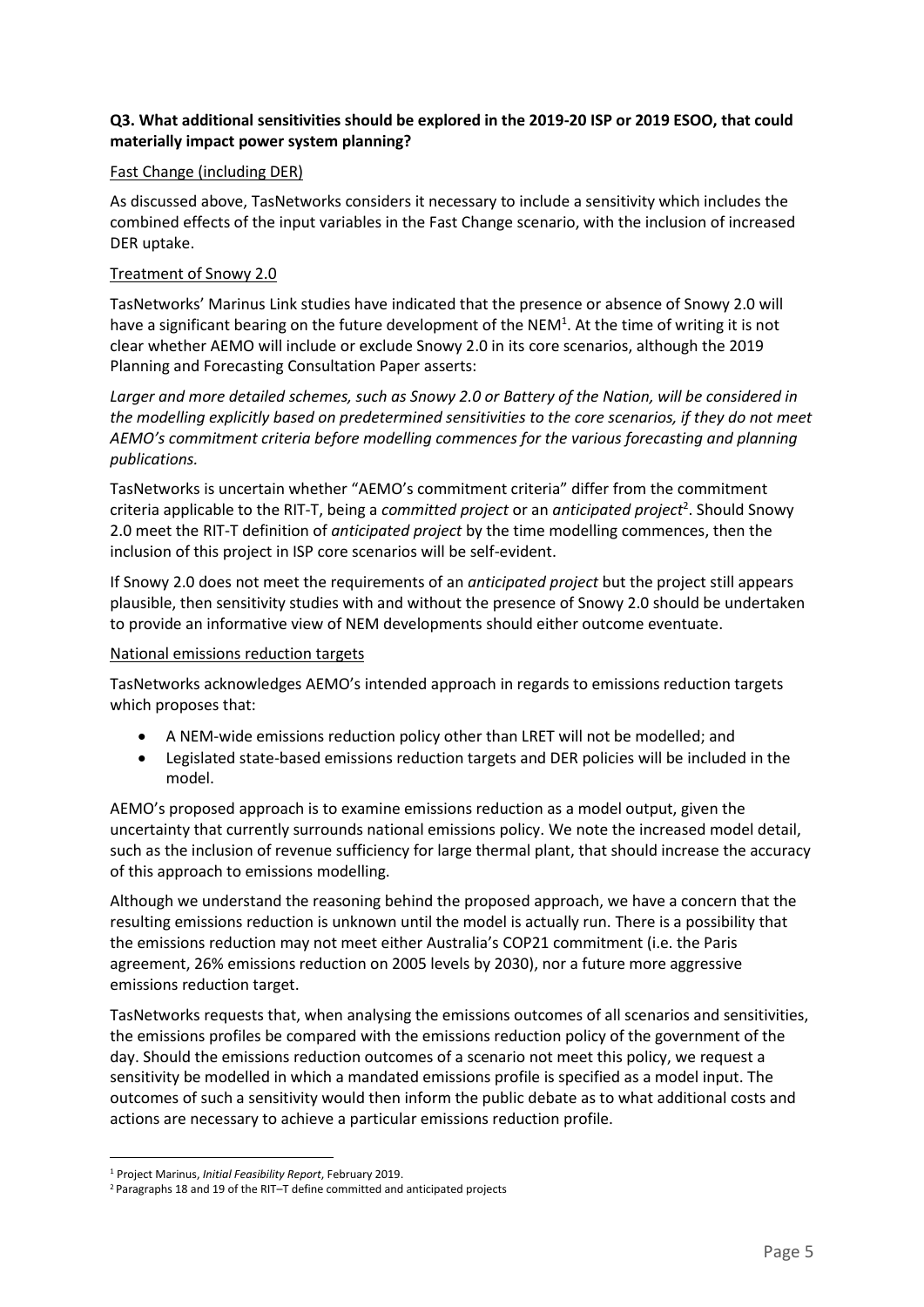### Increased time resolution in the DLT model

The 2018 ISP highlighted that storage technologies will play an increasing role in the transforming NEM. The value of storage technologies is in being able to absorb variable renewable energy at times of excess, and supply the market with stored energy at times of shortfall.

Inherent in any future market modelling is a trade-off (due to finite computing power) between the duration of a study and the number of time intervals per day that can be implemented. We understand AEMO currently implements eight load blocks per day.

A consequence of the need to have a limited number of load blocks is the averaging of both load and generation during a given time period corresponding to a load block. Peaks and troughs of load within a block may cancel each other out, the same applies for generation. Consequently, the modelled load and generation variability, and the value provided by storage, may appear to be lower in the model than in reality.

TasNetworks suggests that AEMO conducts an experimental run, in which the DLT model is used to simulate only half the number of study years, but with twice the number of load blocks (that is, the total computational power would be no different from the normal DLT run). The results of this could be compared with another iteration using the same number of study years but with the normal allocation of load blocks. Comparing results will provide an initial indication of whether the averaging inherent in the allocation of load blocks is having a significant impact on the value of storage in the future NEM.

**Q4. Do the proposed inputs and assumptions provide a reasonable basis for assessing the value and direction of the future energy market transition? If not, please provide suggestions for improvement, particularly with regard to consumer embedded investments, large-scale generation technologies, and network and non-network options to support Australia's future energy system.** 

# Social discount rate

AEMO proposes to use a Weighted Cost of Capital (**WACC**) of 6.25 per cent to derive annualised capital costs for market driven generation and regulated transmission investments, but a lower social discount rate of 4.0 per cent for the NPV assessment. This is in contrast to the 2018 ISP which used a social discount rate of 7.0 per cent and a WACC of 6.0 per cent.

ENA's submission discusses a possible outcome of the currently proposed approach, in which a development option recommended by the ISP may not pass the RIT-T. As previously identified in our response to Question 2, such ISP results may be informative but may be problematic when viewed in the context of an actionable ISP.

The dual-WACC approach represents a fundamental change to the NEM investment assessment framework and is therefore deserving of much broader analysis and consultation.

# Modelling of consumer level DSP and DER

As currently proposed, DER and DSP are fixed inputs to the model for a given scenario. This differs from large scale generation and storage technologies, which will be allocated by the DLT model so as to optimise the cost of supply over the study period.

A potential improvement to the fixed-input approach to DER and DSP would be to either:

- (i) assign such resources an effective cost, thereby allowing the DLT model to allocate these resources, or
- (ii) vary the amounts of DER and DSP in response to prices faced by consumers (or a suitable proxy thereof).

Modelling of DER and DSP uptake is not an area of TasNetworks expertise, and we are unable to make a meaningful contribution to the development of such models. We also acknowledge that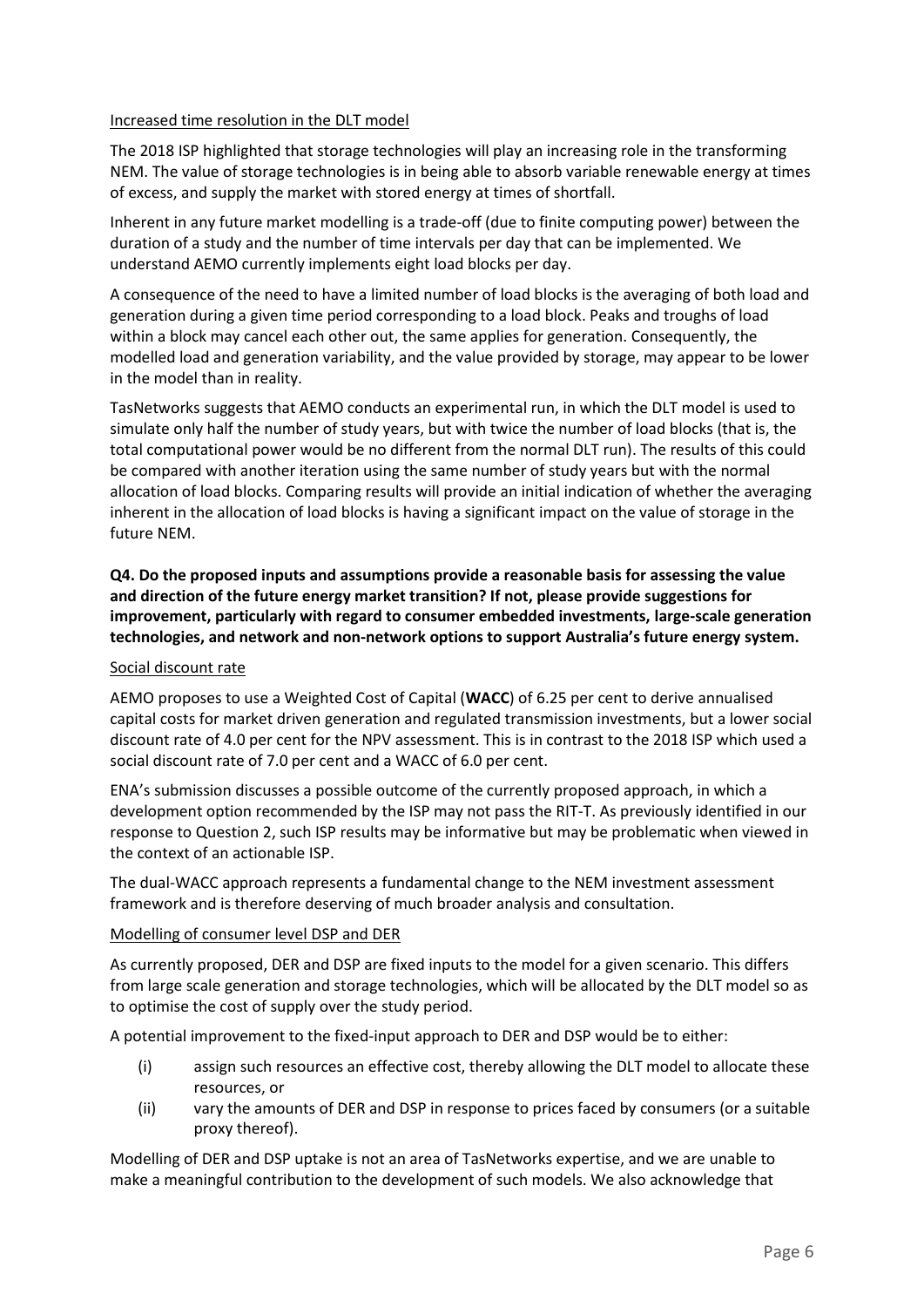consumer level investment decisions may be heavily influenced by non-economic factors, making the modelling of these resources all the more difficult. If taking approach (i) above, we envisage the cost assigned to consumer level DER and DSP resources would need to be modified from the true anticipated cost to account for non-economic factors in consumer investment decisions.

We are supportive of increased consideration of DER in the continuing GenCost project, as discussed on page 63 of the Consultation Paper.

Our response to Question 2 identifies the need for a sensitivity study that has increased amounts of DER in an essentially Fast Change scenario. Assuming the fixed-input approach to DER and DSP, it may be necessary to develop forecast trajectories for these variables that are part-way between the currently proposed trajectories, for use in such a sensitivity.

## **Q5. Do you have any other feedback on AEMO's proposed inputs and assumptions?**

#### Long term climate change impacts on renewable generation input data

TasNetworks supports AEMO's proposed approach of using rolling reference years instead of a single reference year for the purposes of input data for hydro, wind and solar plant, and its correlation with peak demand.

The rolling reference years approach makes an inherent assumption that past weather patterns will be indicative of future weather patterns – an assumption that is increasingly uncertain in light of climate change. TasNetworks considers that attention should be given to including the long term impacts of climate change on hydro, wind and solar generation input data. Changes to long term averages of these inputs will change the effective capacity factors of the resulting generation, potentially altering the future generation mix.

We are aware that AEMO has commenced a joint project with the CSIRO and Bureau of Meteorology to derive improved climate and extreme weather information for the electricity sector. TasNetworks considers this should be a high priority area of work, given the impacts of climate change on input data are essentially unknown but may have a significant effect on study results.

#### Shadow connection points for marginal loss factors (**MLFs**) of future plant

On the MLF sheet of the 2019 Inputs and Assumptions Workbook, TasNetworks has observed some errors in the allocation of shadow MLFs for future generation connection point. In private correspondence we have pointed out specific issues relating to Tasmanian connection points. We will provide additional input as needed for AEMO to assign MLFs for Tasmanian REZs.

We suggest AEMO systematically review the allocation of shadow connection points for all NEM regions, as the inadvertent incorrect allocation of a MLF could can have a material impact on study results.

#### **Q6. Do you have specific feedback and data on:**

**a. The list of candidate generation technologies for assessment?** 

- **b. The current and future generation technology costs assumed?**
- **c. Generator fixed O&M costs, noting the inclusion of fixed costs associated with mines?**
- **d. The appropriateness of AEMO's assumptions around various storage technologies?**

# **e. The approach on generator retirements, including appropriate costs to convert existing CCGTs to OCGTs providing a peaking, rather than major energy production role?**

#### Storage costs

TasNetworks is supportive of AEMO's inclusion of pumped storage hydro costs as modelled by Entura. Noting that pumped storage costs and capacities can be highly location dependent, the increased detail with which pumped storage hydro is now represented in the cost database is a worthy improvement over the 2018 ISP assumptions.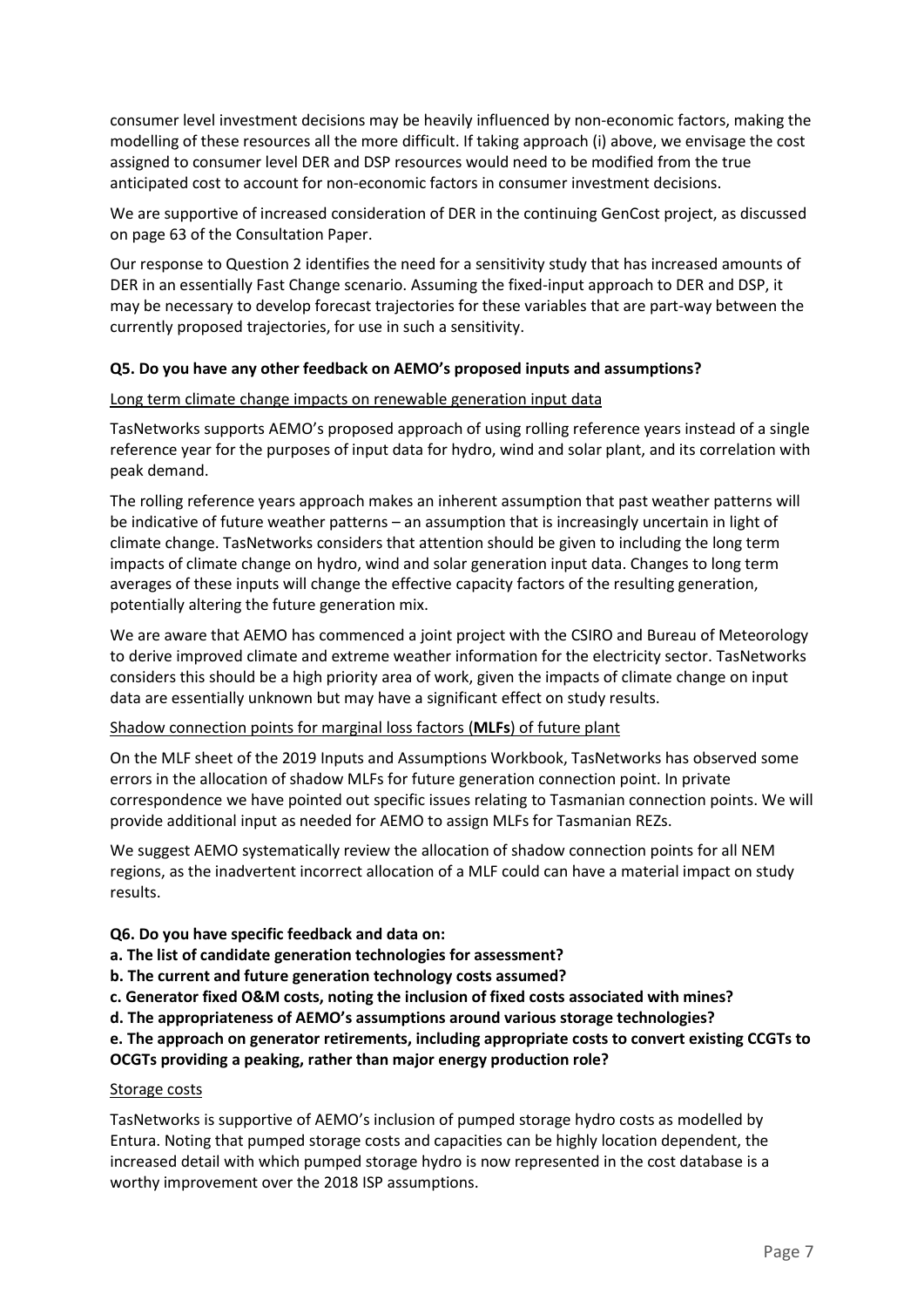## Candidate generation technologies

TasNetworks notes that the technologies listed in the Build Costs table in the 2019 Input and Assumptions Workbook do not align with proposed candidate technologies in Table 7 of the Consultation Paper. In particular, Carbon Capture and Storage (**CCS**) technologies are included in 2019 Input and Assumptions Workbook, but are excluded from the proposed technology list Table 7. We also note that costs of synchronous condensers are not listed in the Workbook. We assume that AEMO intends to update the 2019 Inputs and Assumptions Workbook following the completion of this consultation process.

TasNetworks supports the omission of CCS technology, given this is not mature and representative cost data would be highly uncertain. We also support the omission of nuclear power as a candidate technology, given the moratorium on nuclear power development in Australia and our estimation that this technology would face very strong community opposition should it be proposed. As previously discussed, the need for an actionable ISP means results should be replicable in the RIT-T process, and it is uncertain whether nuclear generation would be permissible under the current RIT-T framework.

AEMO proposes to include Biomass (wood) as a candidate technology. TasNetworks notes that this is a mature technology, and at least one proposal for a wood-waste fuelled plant exists in the NEM. This suggests that wood fuelled biomass generation is a viable future technology option. However, determining a resource limit per region or REZ may prove highly problematic. TasNetworks suggests that biomass generation be excluded from the generation technologies, on the basis that its implementation is likely to be on an opportunistic basis as a by-product of other industries, rather than a technology that could be developed primarily for the purpose of electricity production.

# **Q7. For 2019 planning and forecasting activities, what, if any, material issues should be prioritised ahead of the issues proposed by AEMO?**

TasNetworks generally agrees with the priority areas identified in Chapter 5 of the Consultation Paper.

Although the Consultation Paper acknowledges the need for increased understanding of climate change impacts, this is almost exclusively considered in terms of the power system's resilience to extreme weather events and High Impact Low Probability (**HILP**) events. That is, discussion of climate change tends to centre on the increasing likelihood of weather extremes.

Whilst not understating the importance of these considerations, TasNetworks considers that greater priority should be given to understanding the long term changes to "normal" climate, and how this will impact on the input energy available to renewable generation sources. This is discussed further in our response to Q5.

# **Q8. What other material HILP events should be considered in assessing resilience?**

In addition to the HILP events identified in the Consultation Paper, the possibility of High Voltage Direct Current (**HVDC**) interconnector failure and a subsequent outage of several months' duration should be considered.

## **Q9. What mitigation options could be considered to increase grid resilience, and how should these options be evaluated? Is AEMO's proposed approach reasonable?**

TasNetworks continues to develop its thinking with regard to increase grid resilience and mitigating the effects of HILP events. TasNetworks would be more than happy to share these insights with AEMO in the appropriate forum.